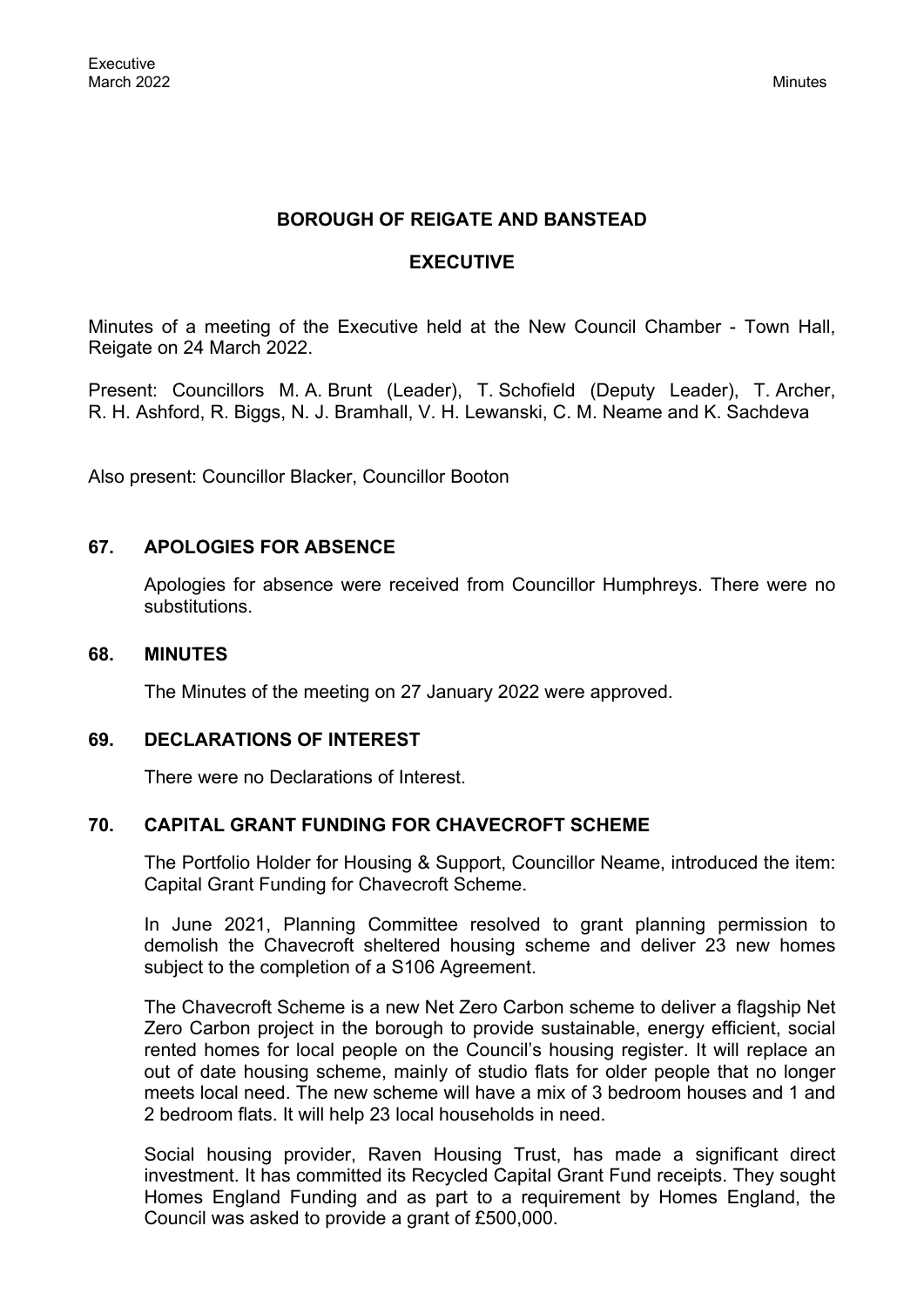The Leader, Councillor Brunt, welcomed Alison Bennett, Development Director from Raven Housing Trust, who attended the meeting to answer Member questions as a partner organisation to deliver this social rented housing building project for residents.

Executive Members made no observations.

Visiting Member, Councillor Blacker, asked the Executive about whether the right level of contingencies cost had been set out in the proposed building project.

Alison Bennett, from Raven Housing Trust, confirmed that there was five per cent contingency cost built into this Net Zero Carbon project.

The Leader confirmed that the Council has full nomination rights on all properties.

#### **RESOLVED:**

#### **That the Executive:**

**1. Approve a capital grant to Raven Housing Trust of £0.500 million as detailed in the exempt report in Part 2 of the agenda for the Chavecroft redevelopment scheme.**

#### **71. HOMELESSNESS & ROUGH SLEEPING STRATEGY 2022-2027**

The Executive reviewed the Homelessness Review and Homelessness and Rough Sleeping Strategy and Action Plan 2022-2027.

Executive Member for Housing & Support, Councillor Neame, introduced the new strategy which the Council is required to publish every five years. The strategy builds on the current activities and support undertaken by the Housing Service and partner organisations to prevent homelessness, support those who are homeless and deliver more housing options. The requirement is set out in the Homelessness Reduction Act 2017 and the subsequent revised legislative framework. This imposed more duties on Councils to support households in need of housing support at an earlier stage than before, and for longer periods of time.

It was noted that strong partnership work with organisations such as housing providers, support services and charities was critical for delivering the right services and suitable housing options. The dedicated work of the Housing Service was highlighted by Councillor Neame.

Visiting Member, Councillor Blacker, observed that the strategy set out the high monthly rental costs in the Borough such as for a room in a House of Multiple Occupation. As the earnings threshold for many households requiring private rentals had increased significantly how was the deficit for a householder covered. Officers confirmed that if an applicant was on Housing Benefit or Universal Credit, the applicant had to cover the balance.

The Leader emphasised the importance of early intervention to help avoid evictions which was a key part to avoid a person or family groups becoming homeless. He commended the strategy and action plan for approval by Executive Members.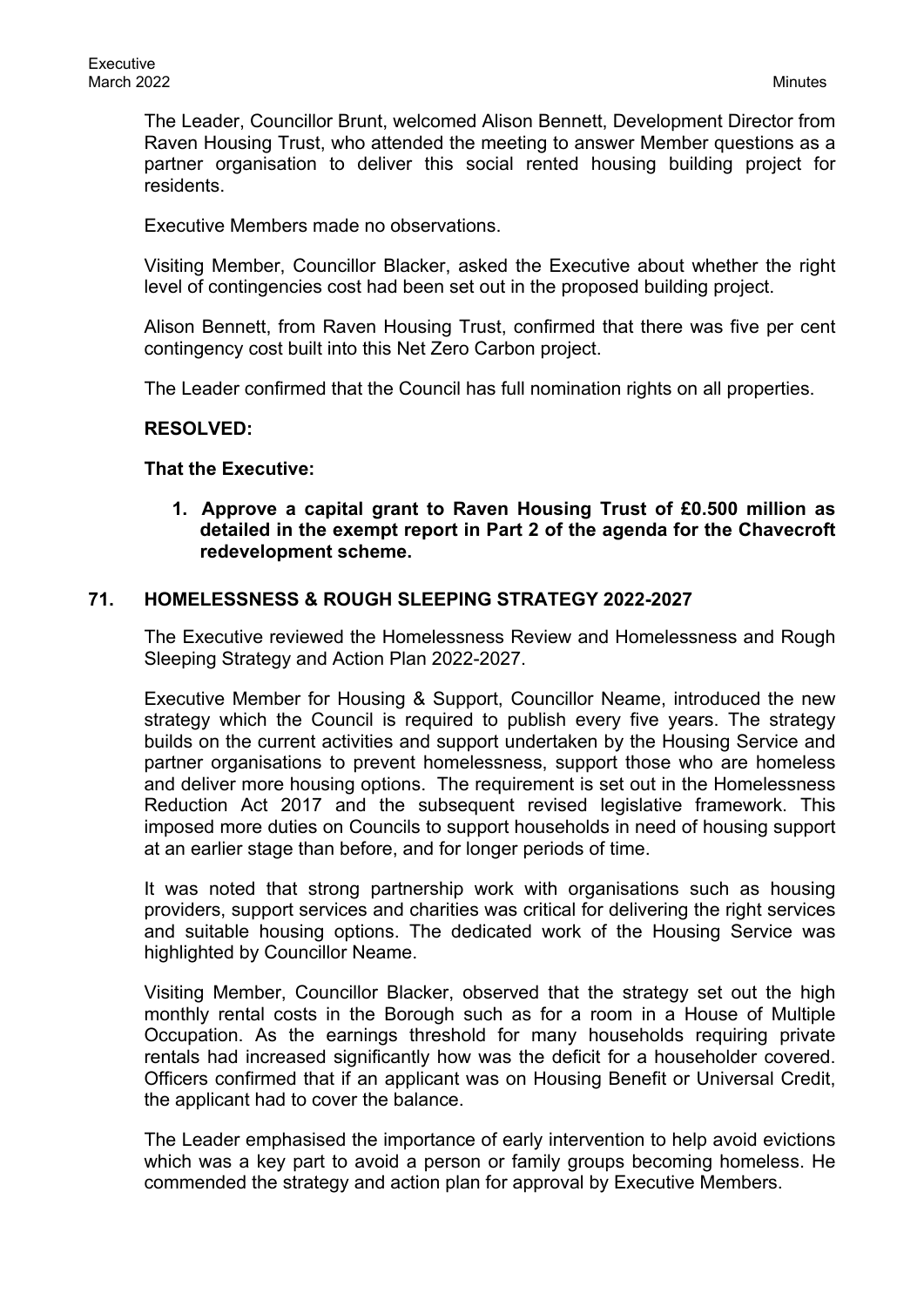### **RESOLVED:**

### **That the Executive:**

- **1. Adopt the Homelessness Review and Homelessness and Rough Sleeping Strategy and Action Plan 2022-2027.**
- **2. Authorise the Head of Housing in consultation with the Executive Member for Housing to make any necessary minor amendments to the Homelessness Review and Homelessness & Rough Sleeping Strategy 2022-2027 prior to implementation.**

## **72. OWNERSHIP, TENURE AND MANAGEMENT OF WHEATLEY COURT, CROMWELL ROAD**

Members considered the report on the Ownership, tenure and management of Wheatley Court, Cromwell Road, Redhill. This building project in the centre of Redhill, consists of 32 one and two bedroom flats and ground floor commercial units. This redevelopment makes a significant contribution to the ongoing regeneration of Redhill town centre.

The Executive Member for Housing & Support, Councillor Neame, set out the options for the future ownership, tenure and management of the scheme which has undergone extensive review and financial modelling. Three options were developed in detail: 1) direct Council ownership of 100% affordable rent homes with management and maintenance by a Registered Provider; 2) ownership by a Council company and the provision of private rented homes 3) open market sale of all homes. This concluded that Option 1) was the preferred option.

The reference to the Commercial Ventures Executive Sub-Committee (CVESC) in paragraph 40 of the report was clarified to note that Members of the informal Sub-Committee were consulted on the appropriate decision-making route for this project. Members had advised that this project go back to Executive as with all previous decisions about the scheme.

Leader of the Council, Mark Brunt, told the Committee that Option 1) was the financially viable option and one that best met the Borough Council's Housing Strategy and affordable housing plans for Redhill. This proposal along with the 23 social rented homes at Chavecroft will provide an extra 55 social housing units for rent in the borough.

It was noted that a local registered housing provider would be procured and contracted to maintain the fabric of the building.

#### **RESOLVED:**

**That the Executive:**

- **1. Approve Option one: the direct Council ownership of Wheatley Court and provision of the 32 homes as affordable rent tenure.**
- **2. The Head of Housing be authorised, in consultation with the:**
- **Head of Legal and Governance**
- **Head of Finance**
- **Executive Member for Housing & Benefits**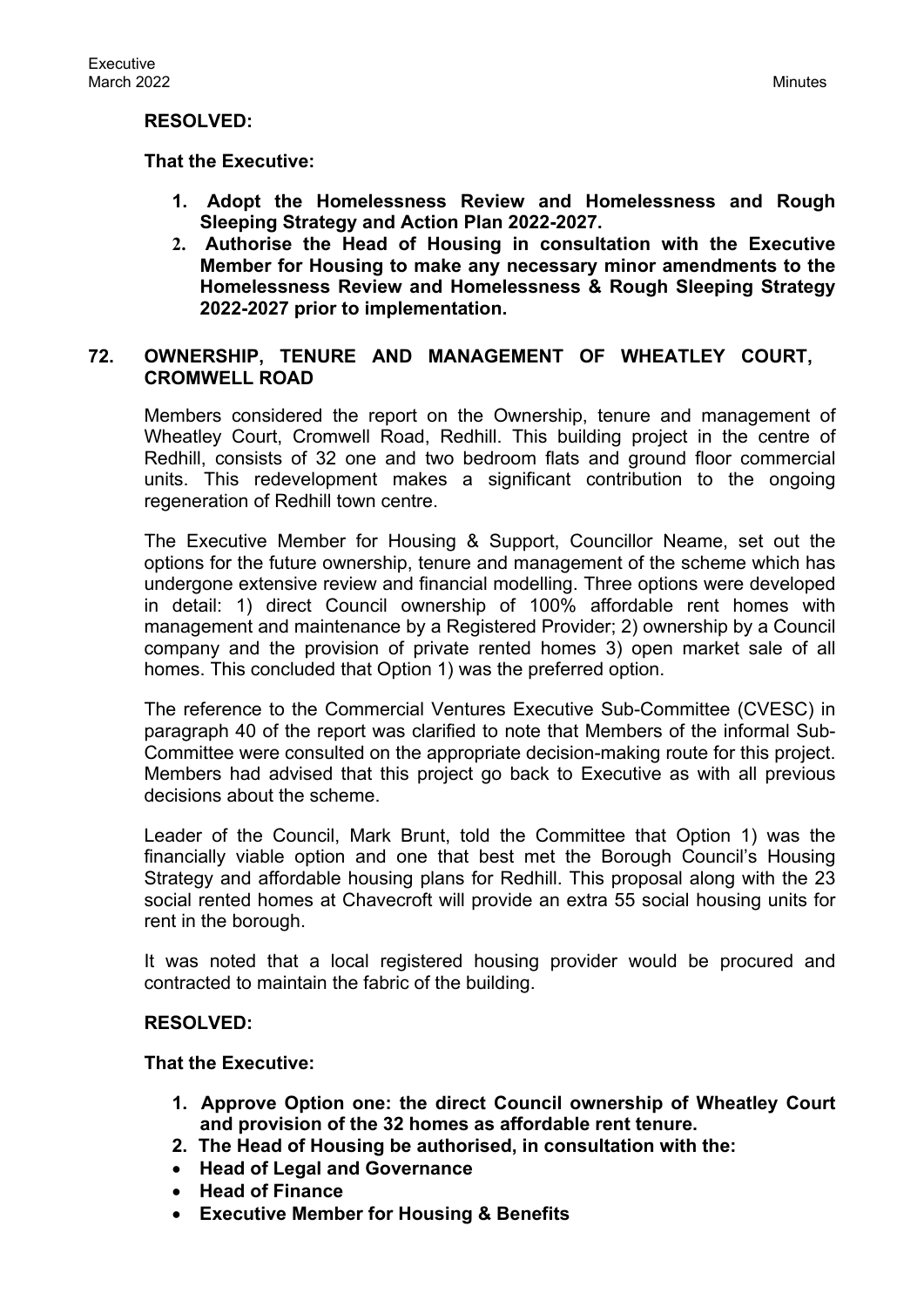- **Executive Member for Finance & Governance and Deputy Leader**
	- **a) To procure and enter into contract with a selected Registered Provider for the future management and maintenance of the residential units in Wheatley Court.**
	- **b) To procure and enter into contracts to maintain the fabric of the building (capital spend).**

# **73. IT STRATEGY 2022/3 TO 2026/7**

The Executive reviewed the proposals set out in the IT Strategy 2022/23 to 2026/27 report and Annex 1.

Executive Member for Corporate Policy and Resources, Councillor Lewanski, introduced the item. ICT is critical to the efficient and effective strategy of all Council services. A strategic review had been carried out to undertake a step change in IT provision and meet new challenges to enable Council services to continue to deliver statutory responsibilities and Corporate Plan objectives.

The IT Strategy, reviewed every five years, covered six areas. The highest priority was improvements to disaster recovery capability, improvements to cyber defences and replacement of the Council's telephony infrastructure. One-off project and implementation costs will be funded through the IT Strategy Reserve of £700,000 agreed as part of the Budget-setting process for 2022/23.

It was noted that the Council had received £100,000 Central Government grant to assist with this work. Although RBBC was not a specific target, the recent invasion of Ukraine had accelerated the need to improve cyber-security across local authorities and public sector generally.

The Leader noted that any further expenditure on any other parts of the strategy will be subject to a full business case. The strategy had been considered by Overview and Scrutiny Committee on 17 March with no formal observations and recommendations to Executive.

It was agreed that the Strategy go forward to Council for approval.

## **RESOLVED:**

## **That the Executive:**

- **1. Endorses the proposals set out in the IT Strategy 2022/23 to 2026/27 at Annex 1.**
- **2. Recommends the IT Strategy for approval by Council.**

# **74. QUARTER 3 PERFORMANCE REPORT 2021/22**

Executive received reports outlining the Council's performance up to the end of Quarter 3, from October to December 2021, including progress on Key Performance Indicators (KPIs), proposed KPIs for the year ahead 2022/23 and the Council's Revenue and Capital Budget position for Quarter 3 to 31 December 2022.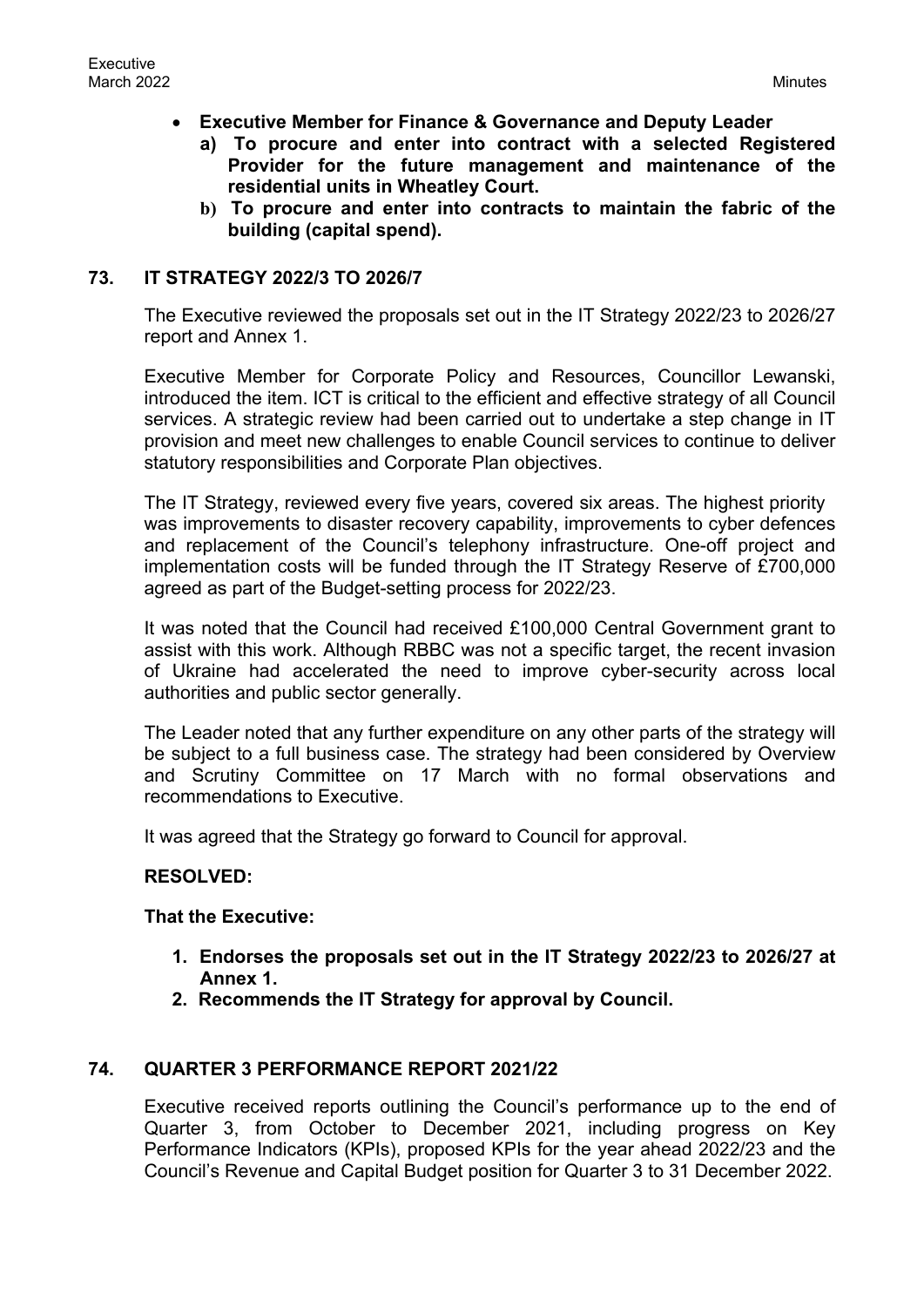Executive Member for Corporate Policy & Resources, Councillor Lewanski, reported that of the 10 indicators reported on in Q3, seven were on target. There were three red-rated – KPI1 – Council tax collection, KPI2 – Business Rates collection and KPI7 – Affordable housing completions. The pandemic has had an impact on these three KPIs. Measures were in place to improve performance.

Executive Member for Finance & Governance, Councillor Schofield, reported on the Budget Monitoring forecasts for Q3 2021/22 as detailed in the report and Annexes 2 and 3. At Quarter 3, the projected full year outturn of the Revenue Budget was forecast as £17.133m against a management budget of £17.807m. The majority of these income streams are recovering following the pandemic, but the main area of concern remained loss of parking income. All spending on pandemic response were forecast to be funded within available Government grants.

The full year Capital Programme was forecast as £96.95m (68.7% below the approved budget for the year) due to related business cases still to be developed. Allocations to specific projects would be reported when approved.

Overview and Scrutiny Committee considered these items on 17 March 2022 as set out in the O&S Committee Minutes of that meeting.

There were no further observations from Executive Members.

## **RESOLVED:**

#### **That the Executive:**

- **1. Note the Key Performance Indicator performance for Q3 2021/22 as detailed in the report and Annex 1.**
- **2. Approve the Key Performance Indicators to be reported on in 2022/23 as detailed in Annex 1.1.**
- **3. Note the Budget Monitoring forecasts for Q3 2021/22 as detailed in the report and at Annexes 2 and 3.**

## **75. RISK MANAGEMENT - Q3 2021/22**

Members received an update on risk management in Q3 2021/22 from October to December 2021.

Executive Member for Policy & Resources reported that no new strategic risks had been identified and no strategic risks were recommended for closure. There was one red-rated operational risk which had been considered by the Audit Committee on 15 March 2022.

Executive agreed to approve the recommendation.

#### **RESOLVED:**

**1. That the Executive note and approve the Q3 2021/22 update on risk management provided by the report and associated annexes.**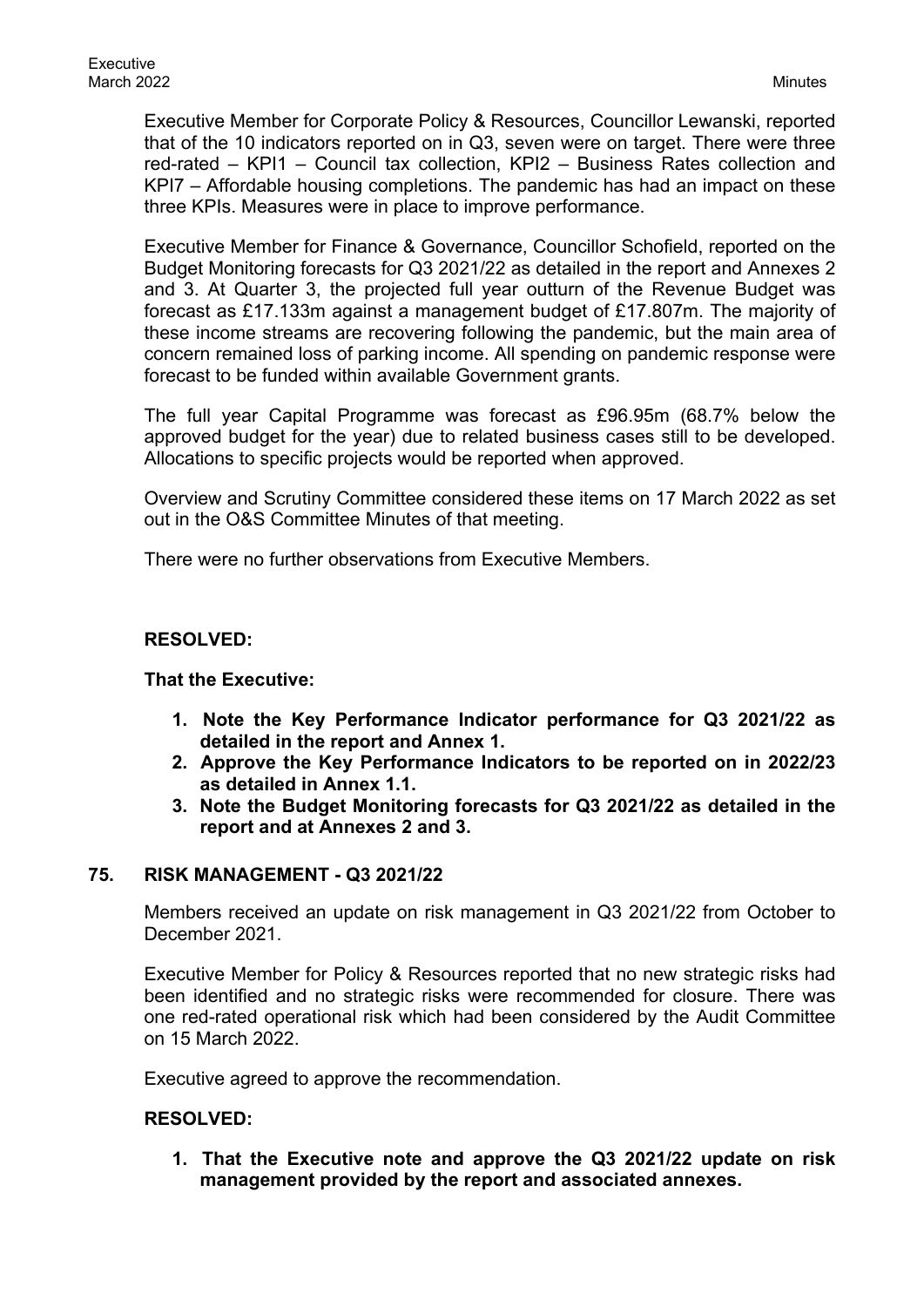# **76. STRATEGIC RISKS - 2022/23**

The Executive received the report on proposed Strategic Risks 2022/23 for the financial year ahead as set out in Annex 1 to the report.

Executive Member and Portfolio Holder for Corporate Policy and Resources, Councillor Lewanski, introduced the item. Strategic risks are those risks that have an impact on the medium to long term ambitions and priorities of the Council as set out in the Corporate Plan and Medium Term Financial Plan (MTFP).

In proposing the revised risks, the strategic risk register had undergone a thorough review of risks with review owners.

The Audit Committee considered the 2022/23 strategic risks at their meeting on 15 March 2022. The Committee made observations on two risks: Economic prosperity and reliance on the welfare system and the Ukrainian refugee crisis. The title of the new risk on economic prosperity was changed to 'Challenging economic conditions for residents and businesses.' The Ukrainian refugee crisis would be closely monitored as more information became available.

These changes were noted by the Executive.

Visiting Member, Councillor Booton, queried the risk description on climate change. It was proposed that the risk title for SR12 in 2022/23 be amended to 'Climate change impact'. This was agreed by Executive.

## **RESOLVED:**

#### **That the Executive:**

**1. Approve the strategic risks for 2022/23 as detailed in Annex 1, subject to the minor amendments set out by the Portfolio Holder in their introduction.**

## **77. OVERVIEW AND SCRUTINY ANNUAL WORK PROGRAMME 2022/23**

Executive received the Overview and Scrutiny Committee annual Work Programme 2022/23 which was considered and agreed at its meeting the previous week on 17 March 2022.

The item was deferred to enable further consultation with the Leader and Executive on the additional scrutiny topics suggested by O&S Members (set out in Annex 1 to the report). These would be discussed with the Chair and Vice-Chair of O&S before Council on 7 April 2022.

## **RESOLVED:**

**1. That the proposed Work Programme for 2022/23 as set out at Annex 1 and detailed in the report be deferred for further consultation with the Leader and the Executive.**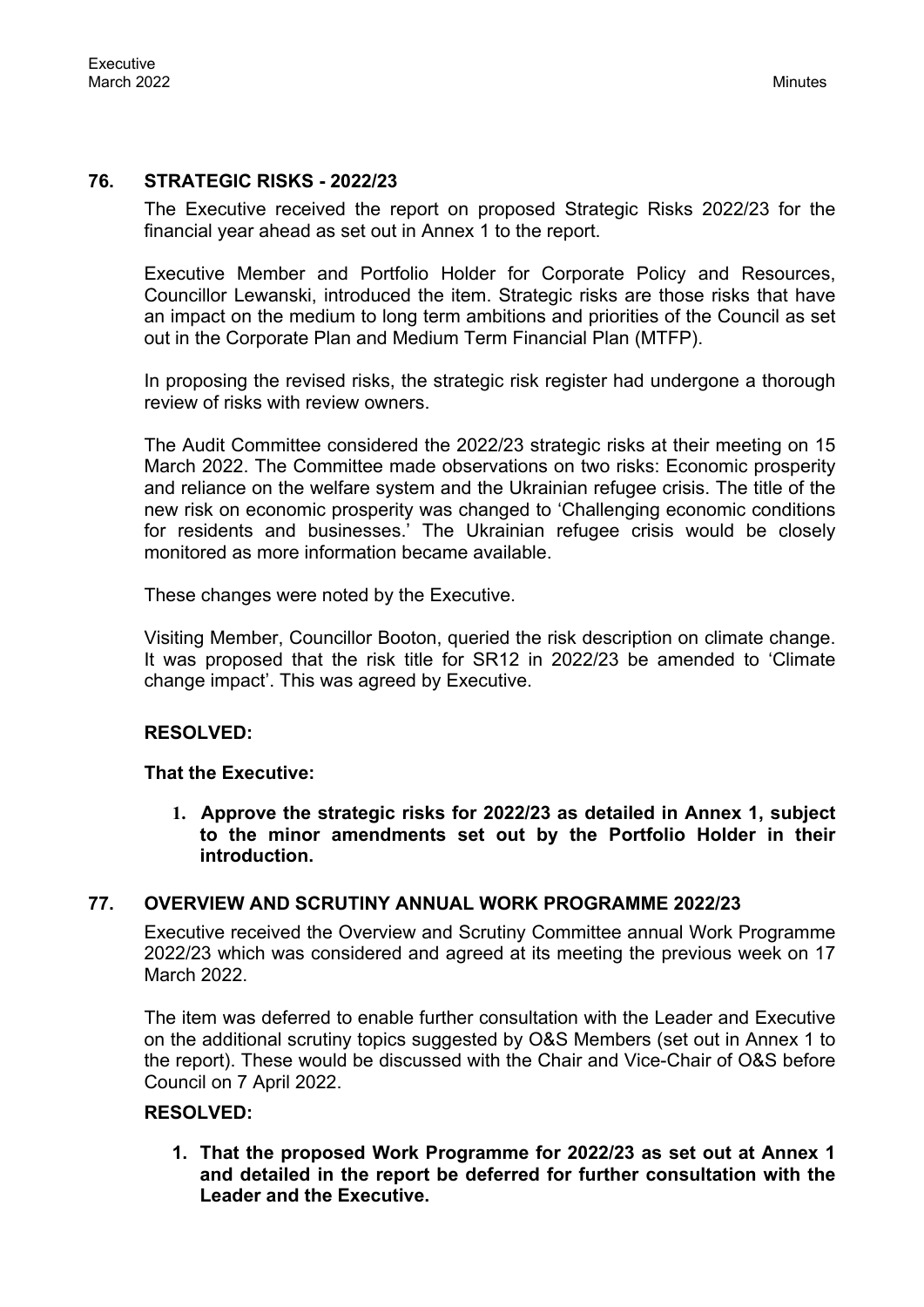# **78. TREASURY MANAGEMENT STRATEGY 2022/23**

The Executive considered the Treasury Management Strategy for 2022/23.

The purpose of the Strategy is to guide all Treasury Management activity for the coming financial year. The adoption of the updated Treasury Strategy by Council ensures compliance with the Chartered Institute of Public Finance Code of Practice on Treasury Management and Prudential Code for Capital Finance in Local **Authorities** 

The report noted the Treasury Management Indicators including the Capital Prudential Indicators confirming the financial implications of the Council's capital expenditure plans, borrowing to fund and manage capital projects and investment. It noted the Minimum Revenue Provision Policy, including the potential impact of the proposed changes in 2023/24.

The report also acknowledged that this was a period of considerable change for local authority treasury activities with a summary of the key changes and timescales.

Members of Audit Committee with the Chair of Overview and Scrutiny Committee, Councillor Harrison, were consulted and met with the Treasury advisors, Link, in early March.

The Audit Committee met on 15 March 2022 to consider the Strategy and noted the Treasury Management Strategy Statement for 2022/23 and Treasury Management Prudential Indicators for 2022/23 as set out in the reports.

## **RESOLVED:**

**That the Executive:**

- **1. Considered the Treasury Management Strategy Statement for 2022/23 set out in the report; and**
- **2. Considered the Treasury Management Prudential Indicators for 2022/23 as set out in the report; and**

## **RECOMMENDED their approval to Council.**

## **79. BAD DEBT WRITE OFF 2021/22**

The Executive received the Debt Write Off & Recovery 2021/22 report which set out the action and reasons for recommending debts proposed for write-off during the previous year 2021/22 as part of the annual accounting process.

These 13 debts related to non-payment of National Non Domestic Rates (NNDR or Business Rates), Council Tax, Benefit overpayments and sundry debts, totalling £148,119.89 (set out in Annex 1).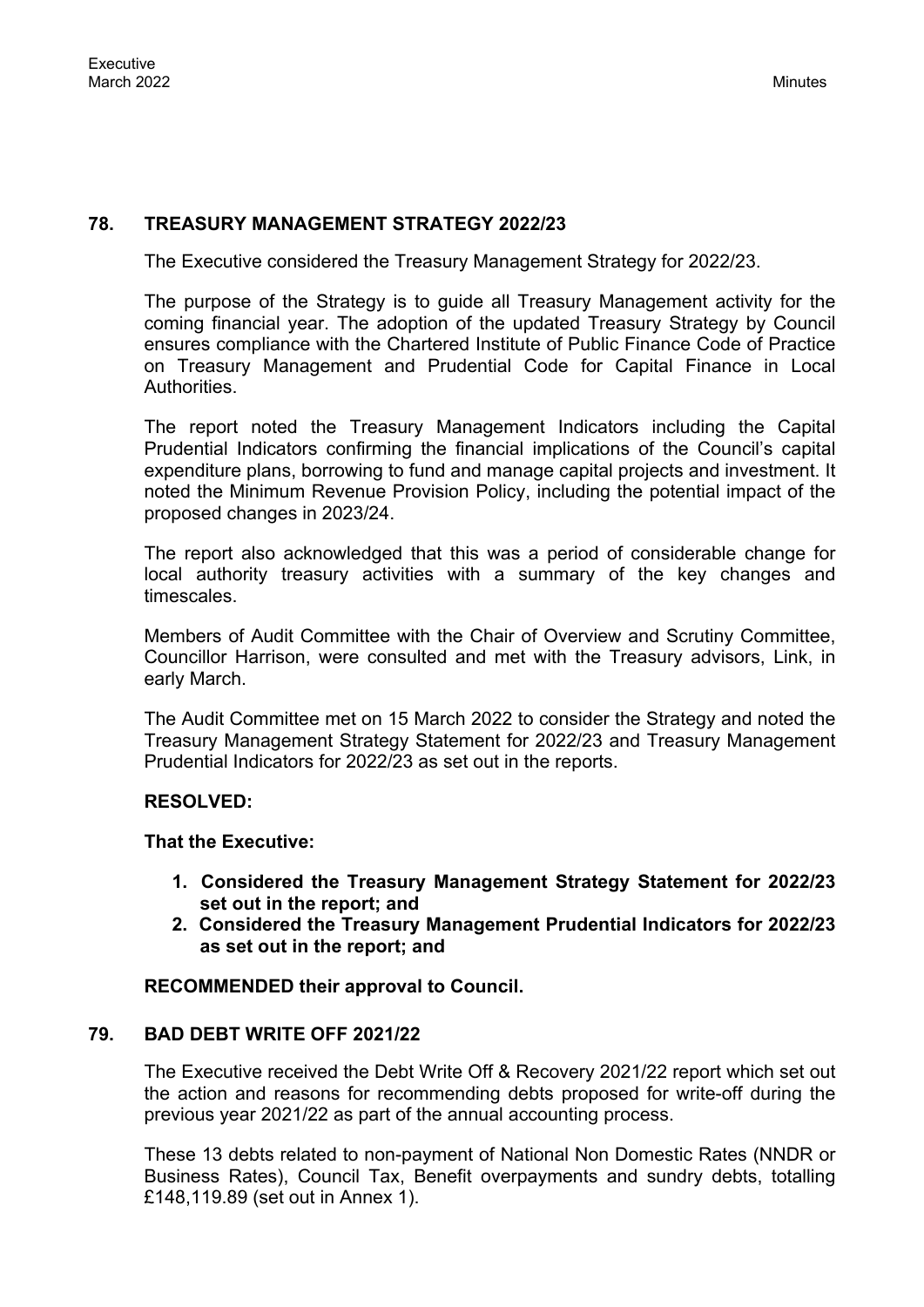The Executive Member for Finance and Governance noted that all possible action had been taken to recover these debts by the Council. If further information was received or the circumstances surrounding a debt change then debt recovery can be pursued again. The write-offs in the previous year represented less than one per cent of the Council's annual budget.

## **RESOLVED:**

## **That the Executive approve:**

**1. That thirteen irrecoverable debts totalling £148,119.89 (Annex 1) be written out of the Council's accounts.**

# **80. APPOINTMENTS TO THE BOARD OF BANSTEAD COMMONS CONSERVATORS (2022)**

Banstead Commons Conservators maintain and protect the integrity of the Banstead Commons. The terms of two Conservators concluded at the end of March 2022. There was also a term of 1 landowner representative which was due to conclude at the end of March 2022.

The nominations for the vacancies and their CVs were considered in private session.

Having considered under Exempt business the applications it was Agreed that:

#### **RESOLVED**:

**1.To appoint Councillor Nadean Moses as a landowner representative for the period March 2022 to March 2025 or until they no longer serve as Councillor.**

**2. To confirm Councillor Peter Harp's appointment in 2020 to the Banstead Commons Conservators as one of the two landowner representatives.**

**3. To defer appointment of two conservators to the Board of Banstead Commons Conservators.**

## **81. STATEMENTS**

Two Statements were made to Executive – 1. Funding secured from health partners for community development 2. Support for Ukrainian refugees.

1. The Executive Member for Community Partnerships, Councillor Ashford, made a statement on a successful external funding bid from health partners for community development work within the borough. This followed the close joint working with health partners during the emergency response to the Covid-19 pandemic. Councillor Ashford reported that there was confirmation from East Surrey (Surrey Heartlands CCG) of £538,000 of funding to support the benefit of the health and well-being of residents working jointly with East Surrey health partners and Tandridge DC. Councillor Ashford thanked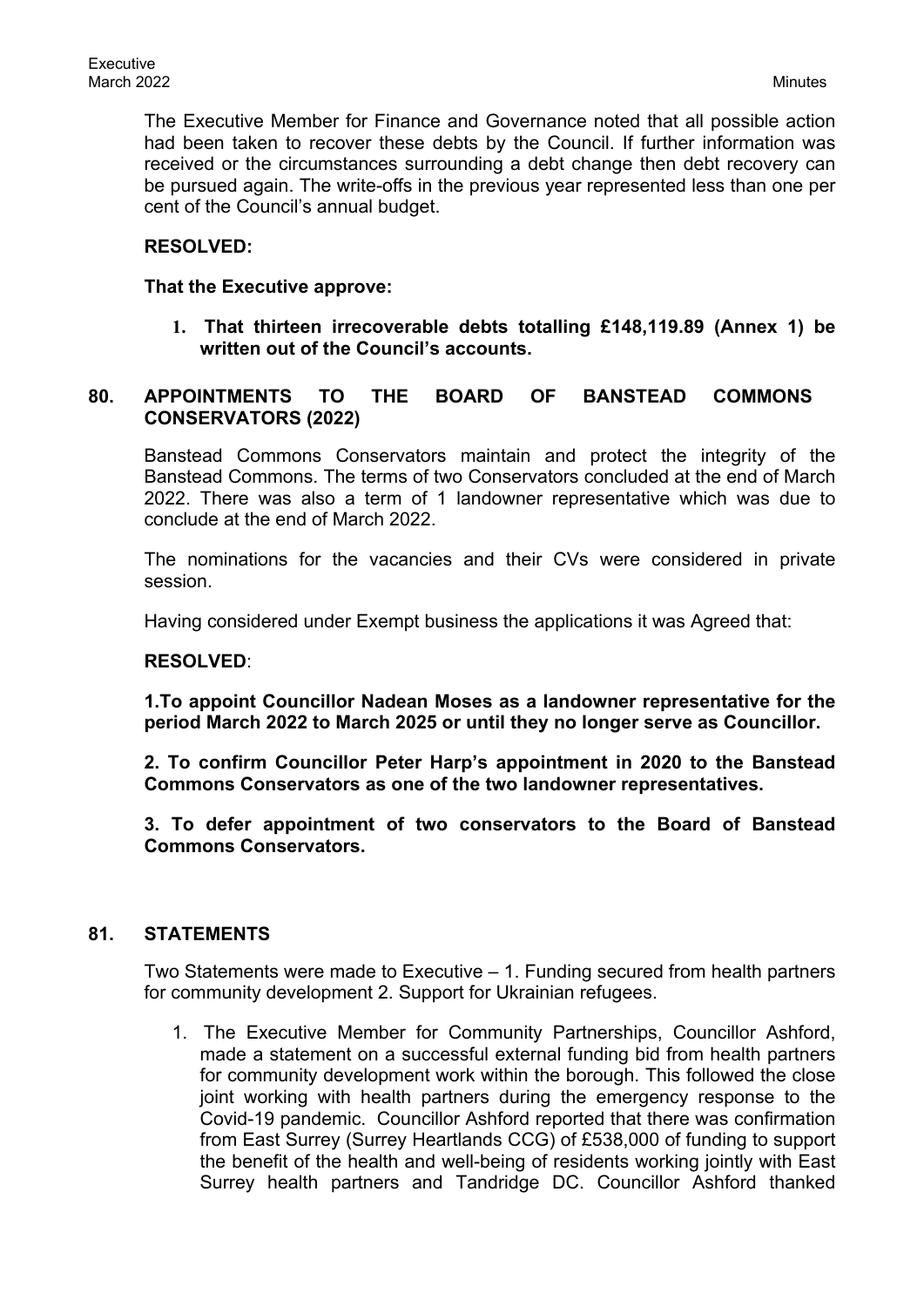officers and the community partnerships team for their hard work in securing this funding.

2. The Leader, Councillor Brunt, made a statement on the situation in Ukraine and support for Ukrainian refugees as they flee conflict in their country. He confirmed that the Council providing support for Ukrainian refugees in the borough who are arriving in England under the Home Office/UK Visas and Immigration Ukraine Family Scheme. The Leader had met representatives of the Ukrainian community to offer support. The Council was fortunate to have a well-respected team who have worked with Syrian refugee families and supporting recent refugee families fleeing Afghanistan. The Leader asked residents who had offered to host families to get in touch with the refugee resettlement team. The Council is providing this service on behalf of Mole Valley and Tandridge district councils.

# **82. EXEMPT BUSINESS**

**It was AGREED that members of the press and public be excluded from the meeting for the following items of business under section 100a(4) of the local government act 1972 on the grounds that:**

**1) It involves the likely disclosure of exempt information as defined in paragraph 3 of part 1 of schedule 12a of the Act: and paragraph 7 of part 1 of schedule 12a of the Act.**

**The public interest in maintaining the exemption outweighs the public interest in disclosing the information**

## **83. CAPITAL GRANT FUNDING FOR CHAVECROFT SCHEME - EXEMPT**

The Exempt report was noted by Executive Members.

# **84. OWNERSHIP, TENURE AND MANAGEMENT OF WHEATLEY COURT, CROMWELL ROAD - EXEMPT**

The Exempt Part 2 report to Executive was noted.

## **85. APPOINTMENTS TO THE BOARD OF BANSTEAD COMMONS CONSERVATORS (2022) - EXEMPT**

The applications and CVs of the candidates were discussed in Exempt Part 2 (private session).

#### **86. ANY OTHER URGENT BUSINESS**

There was no other urgent business discussed.